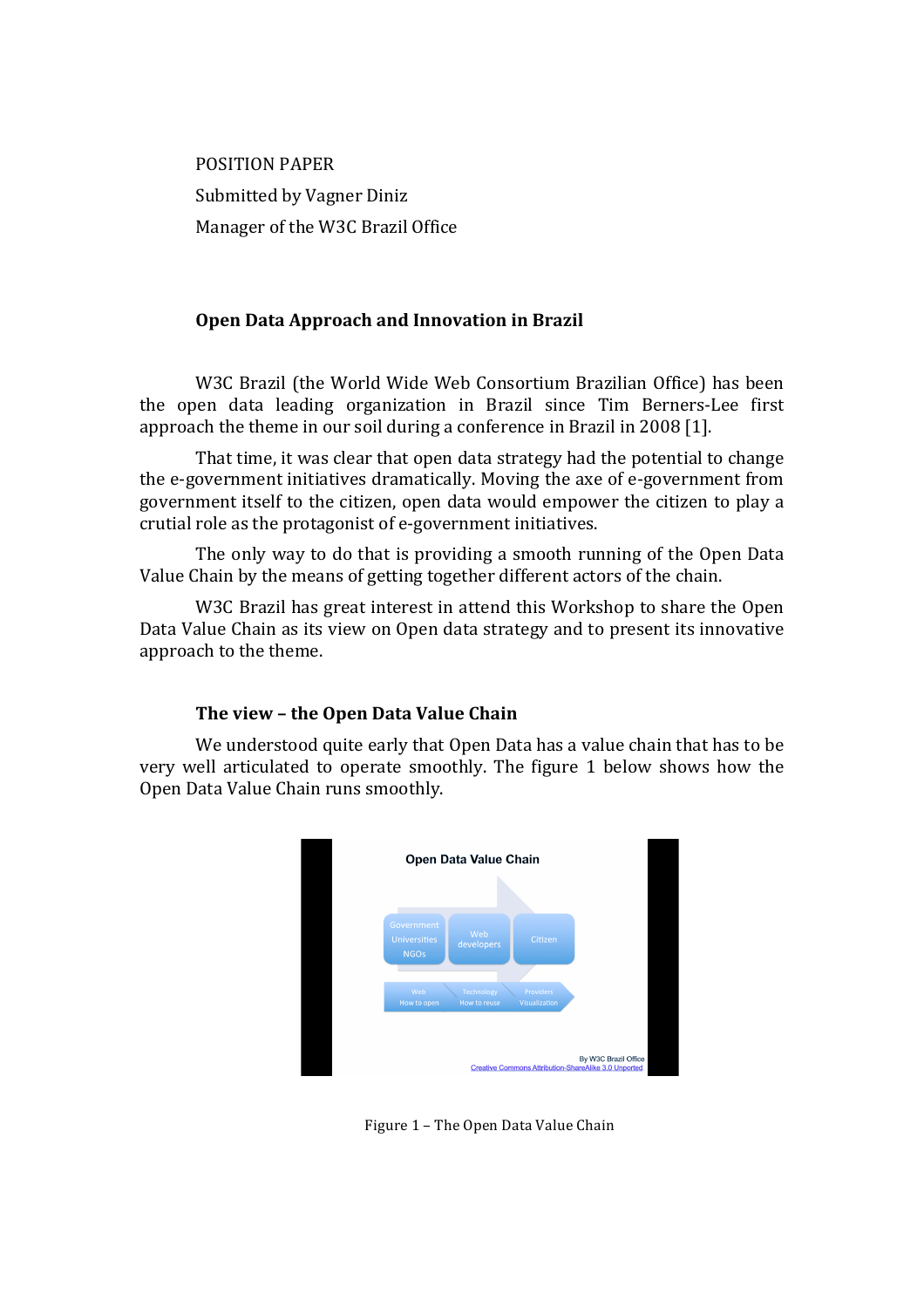At on side we find those who are the guardians of data, government in general, but might be universities, NGOs, or even private owned companies. In the capacity of guardians of data, organizations develop their own culture, fears, walls, procedures, and security measures. On the other hand we find the citizen/users who want to consume the data timely, according their own interest and convenience. In order to make it work, two other players in the value chain have to play an importante role. For many reasons they are left behind during the project design and, sometimes, they are invited to come aboard in the last minute. They are the open data technology provider and the web developer community. The first will provide the proper technologies to make data in a real open format, ready to be reused. The later will develop applications according to the users needs.

Very soon we learned that to put data in a open format and reuse them to publish is not a trivial task to accomplish. Experts are needed since the begining of any open data initiative. Another lesson learnt is that timing is seen differently for both ends of the chain. Therefore, the dialogue is assynchronous and needs intermediation.

#### **Our%approach%– innovation**

#### *Covenant*

Having that in mind, the intermediation is needed, we get together government officers, technology providers, web developers, and many diferente potential users of open data to define a broad open data covenant in which it is set what data user wants and what data government is likely to open. The basic idea behind of this covenant is to reach a consensus and respect for the user demand and governent capacity of offering.

The outcome is an agenda that defines a group of data sets will be avilable until the end of this year.

### Apps supporting

W3C Brazil supports some development of Open Data apps based on the principle of data reusing, sharing and collaboration aiming at to build show cases that reveals the strength of citizen's participation. One of this show case is "Where does it happen" [2], apps that reuse the State of Rio Grande do Sul Police Department incident report to allow citizen easily identify crimes or violence occurrences by region and also link the data with the Region's Human Development Index.

Another show case supported by W3C is the Brazilian version for "Where" does my Money go?" which reuses the English code for data visualization and reuse data from both Federal Government Portal of Transparency [3] and Federal Government and State of Sao Paulo data catalog [4]. It is ready to be use to any other state in Brazil.